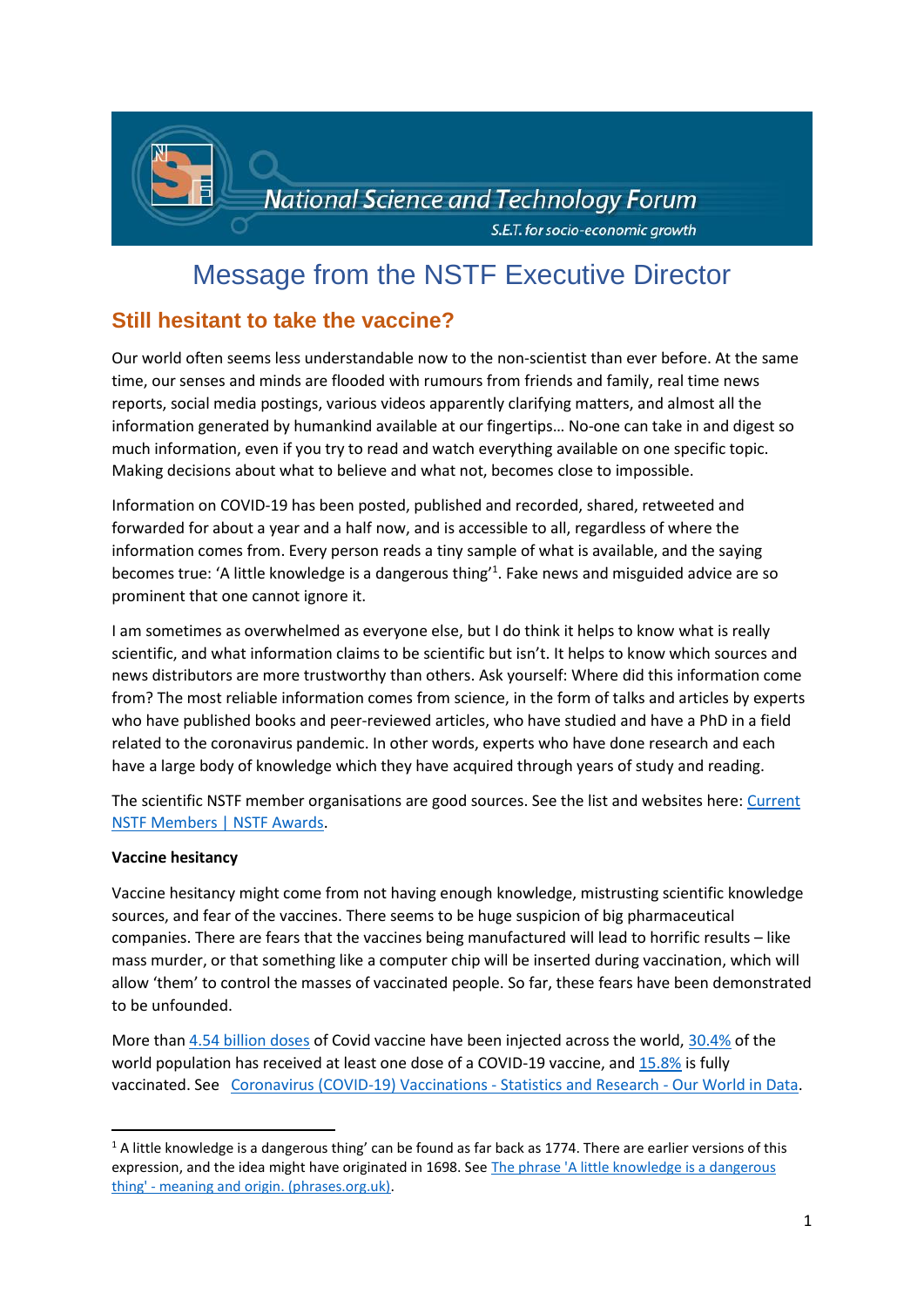More than 36 million people have been vaccinated in the United Kingdom and 150 million people in the United States are now fully vaccinated. Hardly anyone (a tiny number of people) has died as a result of the vaccines, and usually it is not clear at all whether the vaccines were the direct cause of death.

It would not benefit the pharmaceutical companies if the vaccines killed people. Companies care about their reputations. Without having a good reputation they cannot do good business.

I have gleaned some answers to the ongoing questions about COVID-19 and the vaccines from some reputable sources, and hope that they may clarify, rather than complicate matters further. Here I summarise the answers from only two reliable sources.

The [Academy of Science of South Africa \(ASSAf\) i](https://www.assaf.org.za/)s a reliable source (and an NSTF member). The members (or fellows) of the Academy are top scholars whose knowledge, insights and advice are worth reading and listening to. ASSAf recently launched a booklet which is free to download[: 2021](https://research.assaf.org.za/bitstream/handle/20.500.11911/194/2021-assaf-essential-facts-covid19.pdf?sequence=4&isAllowed=y) [assaf-essential-facts-covid19.pdf.](https://research.assaf.org.za/bitstream/handle/20.500.11911/194/2021-assaf-essential-facts-covid19.pdf?sequence=4&isAllowed=y) The booklet addresses all the questions you have ever had but were afraid to ask. It is also an excellent resource for use in schools. Here I just refer to a few quotations from it, but I recommend that the non-technical parts of the booklet should be read by everyone.

Another good resource is a recent article in the *Daily Maverick* newspaper published online on 26 July 2021: *[Everything you need to know about vaccines](https://www.dailymaverick.co.za/article/2021-07-26-everything-you-need-to-know-about-vaccines-our-only-viable-strategy-for-living-with-covid-19/) — our only viable strategy for living with [Covid-19](https://www.dailymaverick.co.za/article/2021-07-26-everything-you-need-to-know-about-vaccines-our-only-viable-strategy-for-living-with-covid-19/)*.

Again, the article is reliable because of the authors who wrote it: Lucy Allais, Shabir Madhi, Imraan Valodia, Alex van den Heever, Martin Veller and Francois Venter. (You will see what I mean if you look at the end of the article for a brief introduction to each author.)

The article gives a good overview of the latest expert advice on Covid and the vaccines. Below I summarise and quote mainly from this article and refer to it as the 'DM article'.

#### **How do vaccines work? Are they safe?**

The DM article describes vaccines as causing 'a kind of fake infection': "Vaccinations are a way of triggering the body to develop an immune response to a particular disease without having to actually get the disease — a kind of fake first infection."

The ASSAf booklet explains: "Vaccines work by presenting the immune system with a readily identifiable part of a pathogen, which the immune system remembers so that it can quickly respond should it encounter that same pathogen in the future."

In other words, the immune systems of our bodies have 'memory'. They can fight pathogens (viruses and bacteria, e.g.) because they have fought them before. They recognise which types of cells are intruders in the body and should be attacked. Covid vaccines contain a part of the coronavirus. The immune system fights the virus parts in the vaccine, which is not difficult in this case, because the virus parts cannot multiply like the real complete virus. The immune system can then identify viruses that have the same features as the virus parts in the vaccine, and so destroy them.

This is the principle on which all vaccines work. Even the annual 'flu shot' works on this principle. Every year there are new strains of the flu virus, which the body might not recognise as harmful. The flu vaccine prepares the body to recognise new harmful viruses that are slightly different from the old ones with which the immune response is familiar.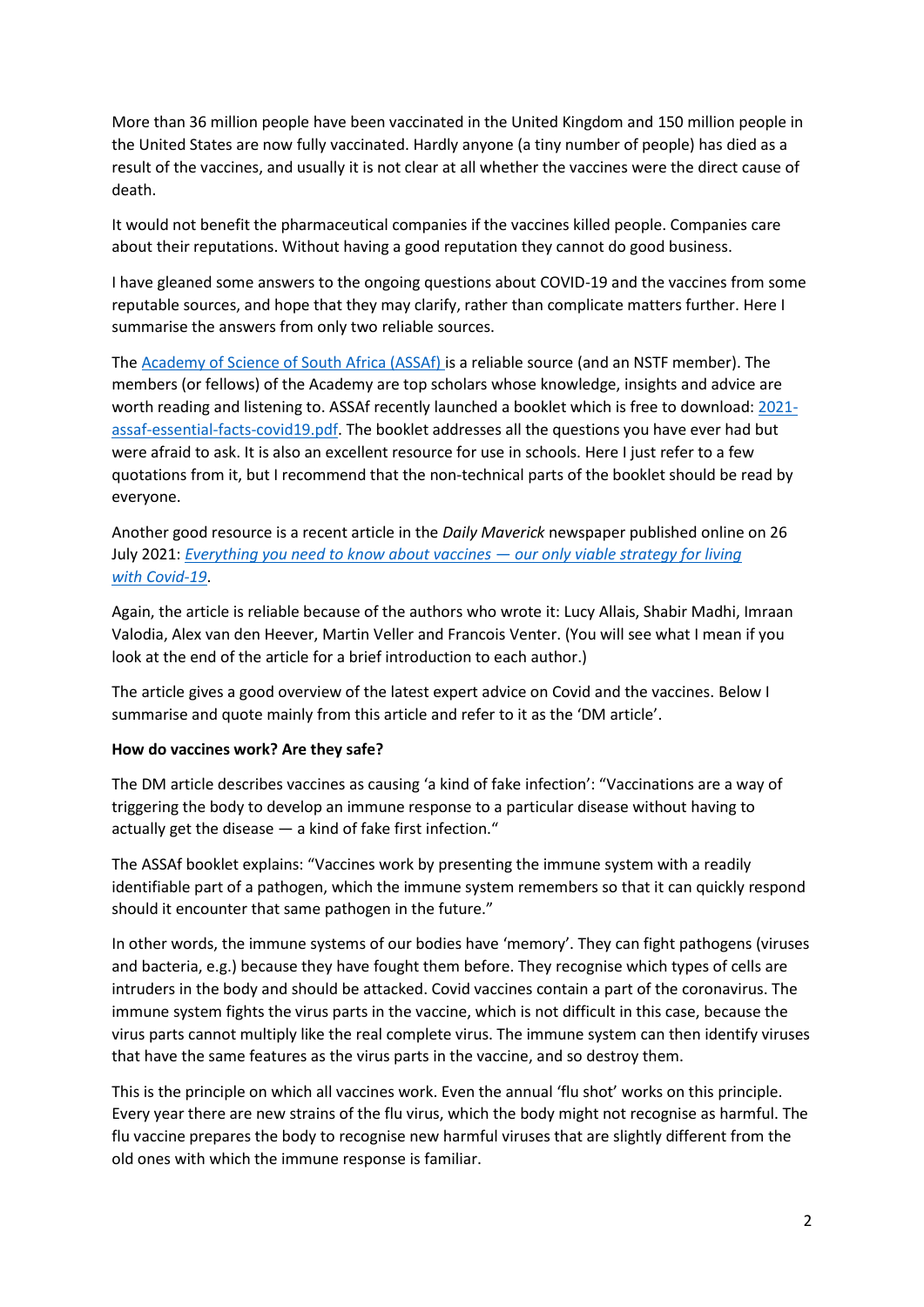The COVID-19 virus is a new (or novel) virus for humanity. For our bodies' immune systems the Covid virus is a new unfamiliar virus, so it can 'sneak' into a body without being detected by the body's defences.

The ASSAf booklet says: "The advent of vaccines ranks among the most important developments in medical and veterinary science of the last three hundred years." (Page 102) Vaccines have ended the spread of many deadly diseases, even to the extent of eradicating some of them completely from societies across the world.

"Vaccines are one of the most successful, and safest, interventions medicine has ever come up with. They have eradicated dangerous infectious diseases such as smallpox, have controlled polio, and have saved billions of lives from measles, tetanus, pneumonia, hepatitis and diarrhoea. They have dramatically decreased viruses responsible for some cancers. They are also safe — bad side effects are very rare and the risk of developing severe illnesses is much smaller than the bad effects of the diseases the vaccines prevent."

#### **Can the Covid vaccines change the DNA of our bodies?**

No, they cannot change our DNA.

Our DNA is contained in the nucleus of every cell in our bodies. (The nucleus is like the heart of every cell.) The virus DNA cannot get to our own DNA, which is safely inside the nucleus. The virus replicates (makes copies of itself) without needing our DNA. The virus destroys cells but does not need to penetrate the nucleus.

The material in the Covid vaccines also doesn't go into the nucleus of any cell. The DM article explains: "The most recent mRNA [or messenger RNA] technology, which is used in some of the latest vaccines, uses genetic material that tells our bodies to produce a protein of the virus which then stimulates the immune response."

In other words, mRNA vaccines contain some genetic material of the virus (not the whole virus, only pieces of its DNA). When the vaccines are injected into our bodies, this genetic material causes virus proteins to be made. Of course, the proteins are exactly like that of the Covid virus. The immune system is triggered and attacks it.

#### **What is the difference between the Pfizer vaccine and the Johnson & Johnson vaccine?**

The vaccines being used in South Africa at the moment are made by Pfizer and Johnson & Johnson (J&J). The DM article says that they are both excellent choices. "Don't stress about which one is best — the best one is the first one you can get."

The J&J vaccine is taken as a single shot; the Pfizer vaccine as two doses, at least three weeks apart. Other vaccines are being studied and tested.

These vaccines work in different ways. Pfizer is an mRNA vaccine and works like explained above. mRNA vaccines are easier to make and can be manufactured very quickly. It does not need live viruses to manufacture them, so it is much safer to make them.

It is difficult at this moment to compare how well the two vaccines work. They both work very well, even preventing the dangerous variants from seriously affecting people. The exact comparisons between the two will become obvious in time. Currently, they were tested on different groups of people at different places, and there are other differences too. To compare the vaccines scientifically, the tests and trials will have to be done in exactly the same circumstances.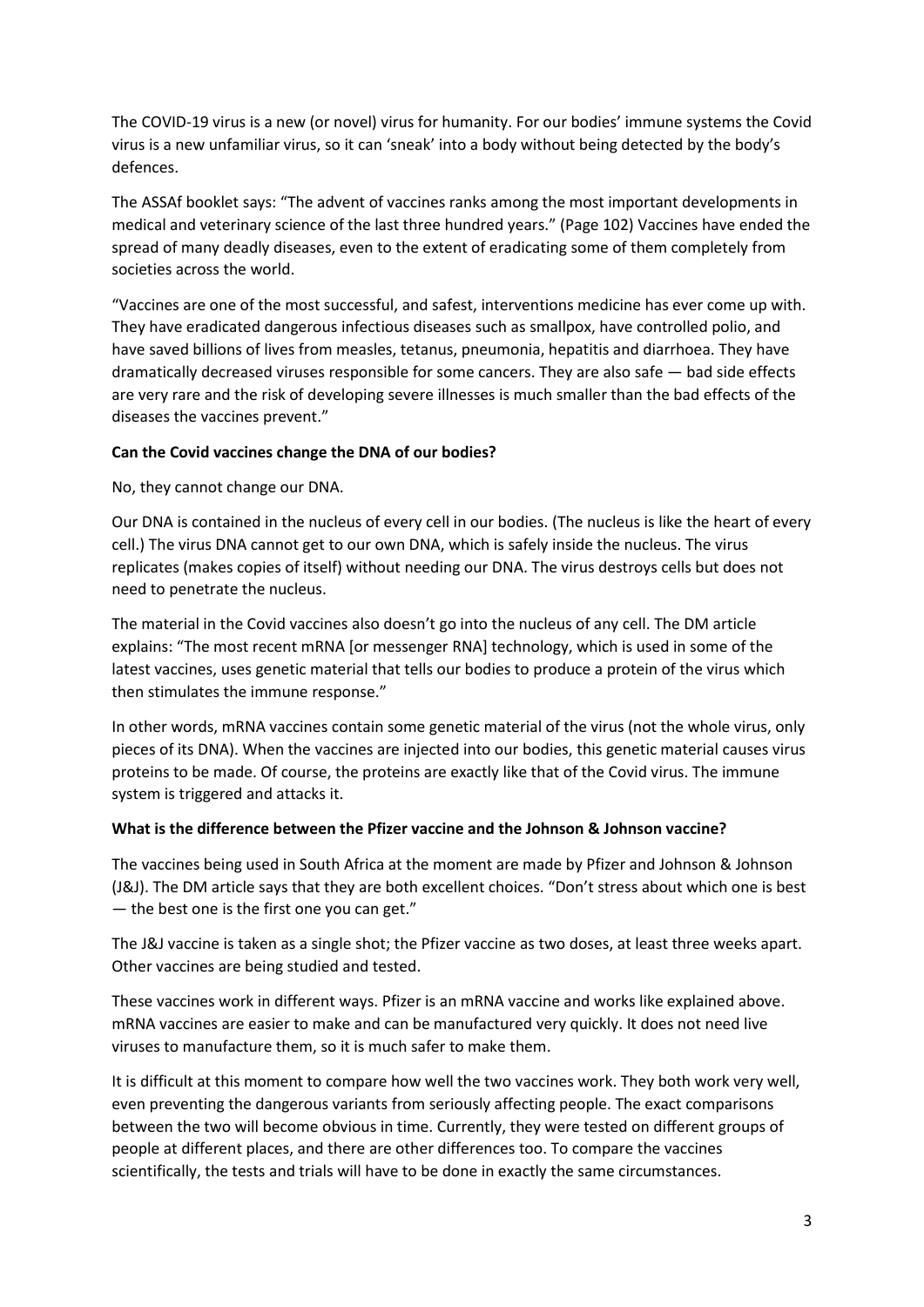#### **What can go wrong?**

The vaccines take time to work. It is only when two weeks have passed since taking the vaccine, that it starts to work. For Pfizer, immunity only kicks in two weeks after the first jab, and the second jab is only successful two weeks after that second dose.

"Do not assume you have enhanced immunity straight after getting your jab. Continue to take precautions. Mask when indoors with people and always open windows in rooms and vehicles." – *DM article.*

People can catch the infection and get ill during the two weeks after getting the vaccine. They can also be infected just before getting the vaccine and become ill because the vaccine doesn't work immediately.

People can also get ill when they are fully vaccinated, but the symptoms will pass. It is very unlikely that you will need to go to hospital, and very unlikely that you will die. It seems that most of the Covid patients who are currently filling the hospitals are those who are unvaccinated.

"Severe allergic reactions are very rare, but can occur after any vaccination" – DM article. If an allergic reaction happens, the health care worker can treat the reaction. It is highly unlikely that you will die as a result of the allergic reaction. Very rarely inflammation of the heart can happen, but it normally goes away quickly.

The J&J vaccine has a very rare effect of blood clotting, and can be serious; but Covid causes clots more often than the vaccine. "…the benefits far outweigh the risks."

"Recently, the J&J vaccine has been associated with a very rare syndrome causing weakness, called the Guillain Barre Syndrome. This syndrome is also seen in patients who have had the flu and other viruses, and is treatable."

To summarise: *It is highly unlikely that you will have bad effects from the vaccines. You might have flu symptoms but they will pass quickly. Any unusual side effects (like those mentioned above) can be treated. You will not die from the vaccines.*

#### **How were the vaccines developed so quickly and should this worry me about their safety?**

Coronaviruses are not new and vaccines are not new. Vaccines have been widely used for at least one hundred years. Their design and manufacturing processes are well established. The companies and industries already existed and are huge and efficient. The common cold is often caused by one of the coronaviruses. Because coronaviruses and vaccines are well understood, it was possible to develop the vaccines so quickly. When COVID-19 started spreading across the world, it was obvious that this was an emergency situation and the World Health Organisation (WHO) declared it a pandemic. Then large amounts of funding were made available by many countries' governments and by private industry. This is very unusual. Normally drug development takes years, but in this case there was an intense and concentrated effort across the world, with one goal in mind – to design and produce effective vaccines to stop the pandemic. Because various institutions, companies and countries were racing to do so and competing with each other, the vaccines were produced in record time.

The vaccines have been made by well-qualified people in well-resourced environments. They have been thoroughly tested in many trials. Now billions of people across the world have been vaccinated and the vaccines have proved themselves to be safe and effective.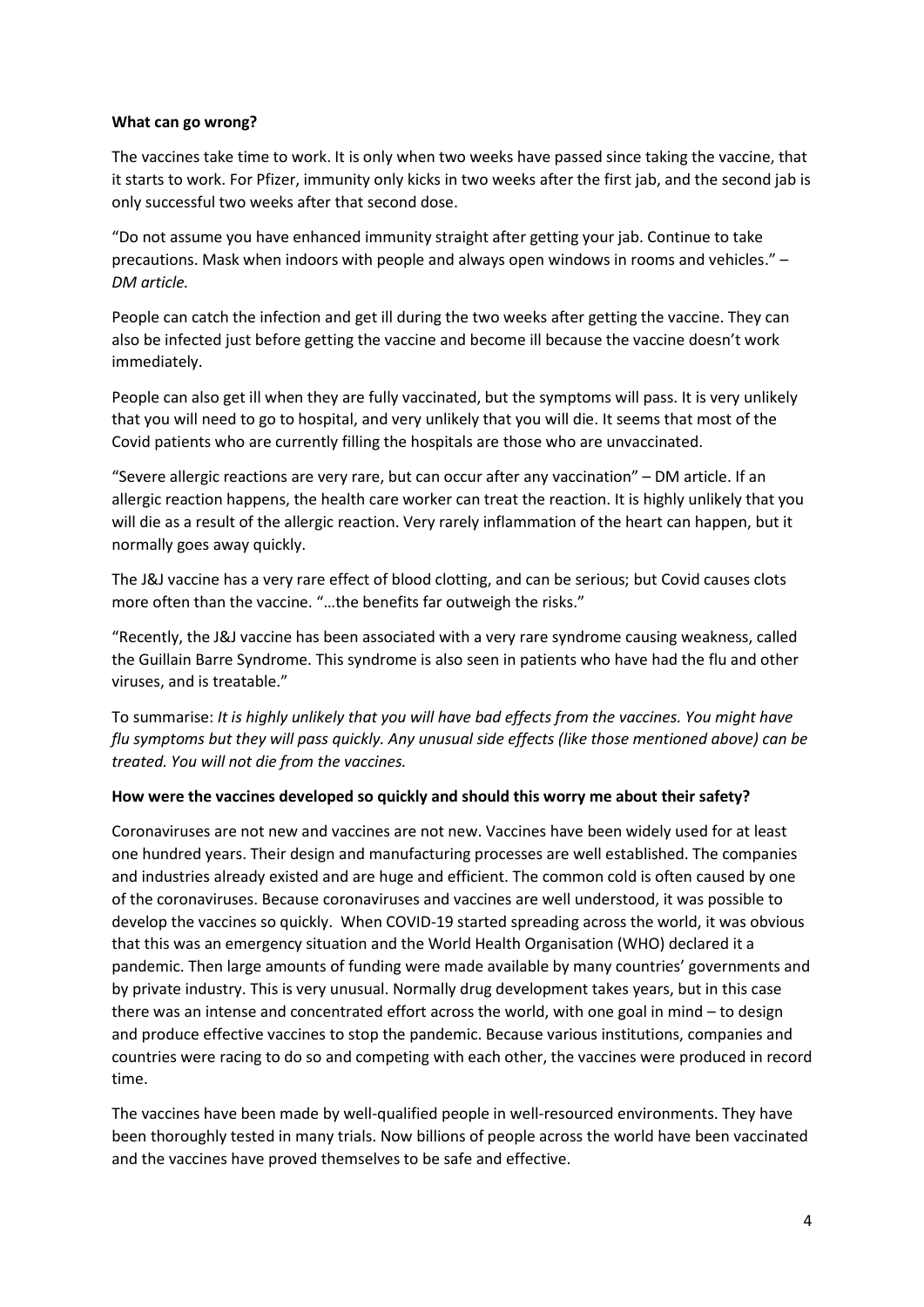#### **Herd immunity?**

The scientists hoped that if enough people can be vaccinated, a point would be reached where the spread of the virus is under control. Unfortunately, it has not been possible to vaccinate enough people fast enough – both in our country and across the world. The virus has mutated many times, and a variety of harmful variants have emerged. Despite the incredible speed of producing the vaccines and even the fast roll-out of vaccination of populations, it is still not fast enough to stay ahead of the virus's mutations. New variants like Delta are able to spread even faster than the first version of the virus. New variants also seem to be resistant to the immunity people get from being ill with Covid. There are also those that are emerging that are more resistant to vaccines.

The authors of the DM article say: "It is unlikely that herd immunity will be achieved with this virus any time soon, and it will probably circulate, mutate, and recirculate throughout our lifetime, reinfecting us several times, like all the other coronaviruses". It is likely that everyone with any contact with other human beings will get the virus. If you get ill, the severity of the illness depends on whether you are vaccinated or not.

#### **Practical advice**

Get vaccinated as soon as you are able to.

Not only will you save yourself, but you will probably save others' lives too. "Even though it is possible to get Covid mildly once fully vaccinated, *we now know that fully vaccinated people are less likely to spread the virus.*"

When you get ill with Covid you should wait for 2-3 months before getting vaccinated. Rather get vaccinated before you get ill.

What should you do to prevent getting the virus?

# *"Covid is an indoor respiratory virus: it is spread in the air, and it collects indoors where windows are closed. You are unlikely to get it outside, and opening windows in rooms, cars, taxis and buses makes everyone much safer."*

It seems that keeping surfaces clean is still a good idea but perhaps less important than avoiding interaction indoors or in unventilated spaces. Masks are still very important for preventing the transmission from one person to another.

## **Why is there so much information and everyone says something different?**

We live in the age of the internet and social media. Both of these are somewhat recent developments, since only about 20 years ago. Society has not learned to make rules and agreements around the use of these. So it is left to each individual to be responsible. However, for most people it is too much effort to google the information and ideas that are being spread through social media. People often lack the ability to judge whether the information is reliable. Instead, they share and forward the information unthinkingly, because it is interesting, or sensational, and assumed to be true. Truth is also not always a consideration. Apparently, bad news travels faster than good news. It used to be a good thing that people pass on bad news to warn others – but not if the bad news is false. Humankind is basically not adapted to social media, to ensure that it is used for good and not for gossip. The modern 'grapevine' works too fast for us to handle.

#### **In conclusion: take-home points from the DM article:**

Vaccines will give you near-complete protection against severe illness and dying from Covid.